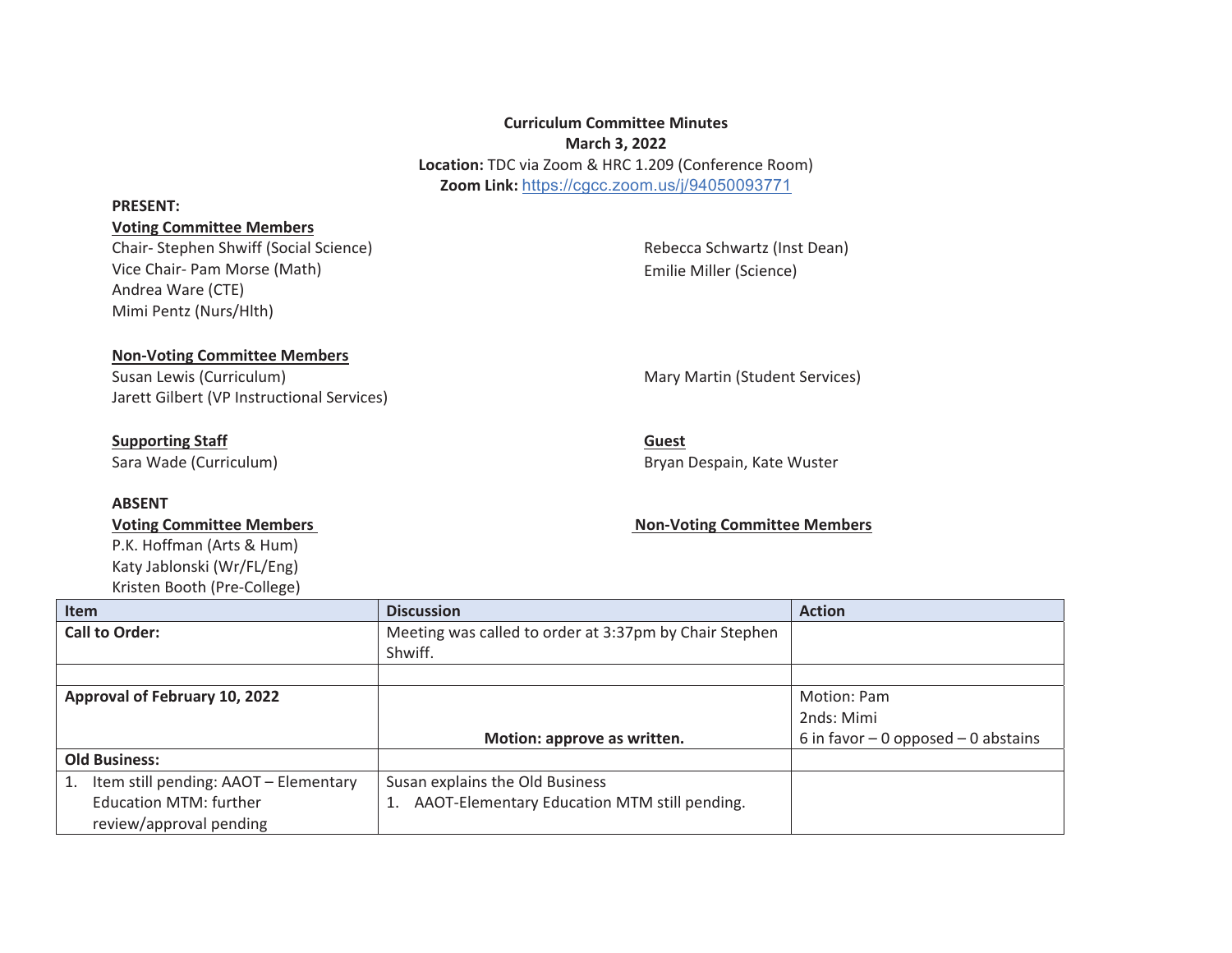| research/input from CGCC's<br>Elementary Educator Pathway team.<br>2. Item still pending: FYE discussion - FYE<br>Committee to provide an outline of<br>content to aid in the discussion.<br>Pending receipt of outline.<br>3. Item pending until spring Retreat:<br>potential addition of second CTE<br>representative as CC voting member. | 2. It was the hope to receive an outline of content to<br>aid in more discussion. Susan shared that a<br>submission was submitted for the FYE course but<br>was sent back for fixes. Rebecca shared that it was<br>not an official submission but a miscommunication<br>in sharing what the outcome would look like.<br>3. CTE representative will be pending until the CC<br>retreat.                                                                                                                                                                                                                                                                                                                                                                                                                                                                                                                                                                                     |                                                                       |
|----------------------------------------------------------------------------------------------------------------------------------------------------------------------------------------------------------------------------------------------------------------------------------------------------------------------------------------------|----------------------------------------------------------------------------------------------------------------------------------------------------------------------------------------------------------------------------------------------------------------------------------------------------------------------------------------------------------------------------------------------------------------------------------------------------------------------------------------------------------------------------------------------------------------------------------------------------------------------------------------------------------------------------------------------------------------------------------------------------------------------------------------------------------------------------------------------------------------------------------------------------------------------------------------------------------------------------|-----------------------------------------------------------------------|
| <b>New Business:</b>                                                                                                                                                                                                                                                                                                                         | Kate Wuster and Bryan Despain explained to the<br>committee the reasoning behind the 2 new AMT<br>certificates.<br>Per FAA recommendations of splitting the Airframe<br>and Powerplant certificates and FAA certification<br>tests to help student succeed in both without<br>overwhelming them.<br>Concern about a possible job attained upon<br>$\bullet$<br>completion of each certificate:<br>Bryan explained that there is an actual job(s)<br>$\circ$<br>that would just require the Airframe<br>certificate but it would be an entry level<br>position with little to no room for growth.<br>The intention is to have both of the<br>certificates to offer the best career outcome<br>for students.<br>Concern about students being able to retain the<br>information taught from the previous year.<br>Bryan explains that the program was built so<br>$\circ$<br>as students move thru the next year they<br>will be building on the skills taught<br>previously. |                                                                       |
| Submissions:                                                                                                                                                                                                                                                                                                                                 |                                                                                                                                                                                                                                                                                                                                                                                                                                                                                                                                                                                                                                                                                                                                                                                                                                                                                                                                                                            |                                                                       |
| AMT 194A Aviation Maintenance: General<br>104A (Related Instruction)                                                                                                                                                                                                                                                                         | Motion: approve as written.                                                                                                                                                                                                                                                                                                                                                                                                                                                                                                                                                                                                                                                                                                                                                                                                                                                                                                                                                | Motion: Rebecca<br>2nds: Pam<br>6 in favor $-0$ opposed $-0$ abstains |